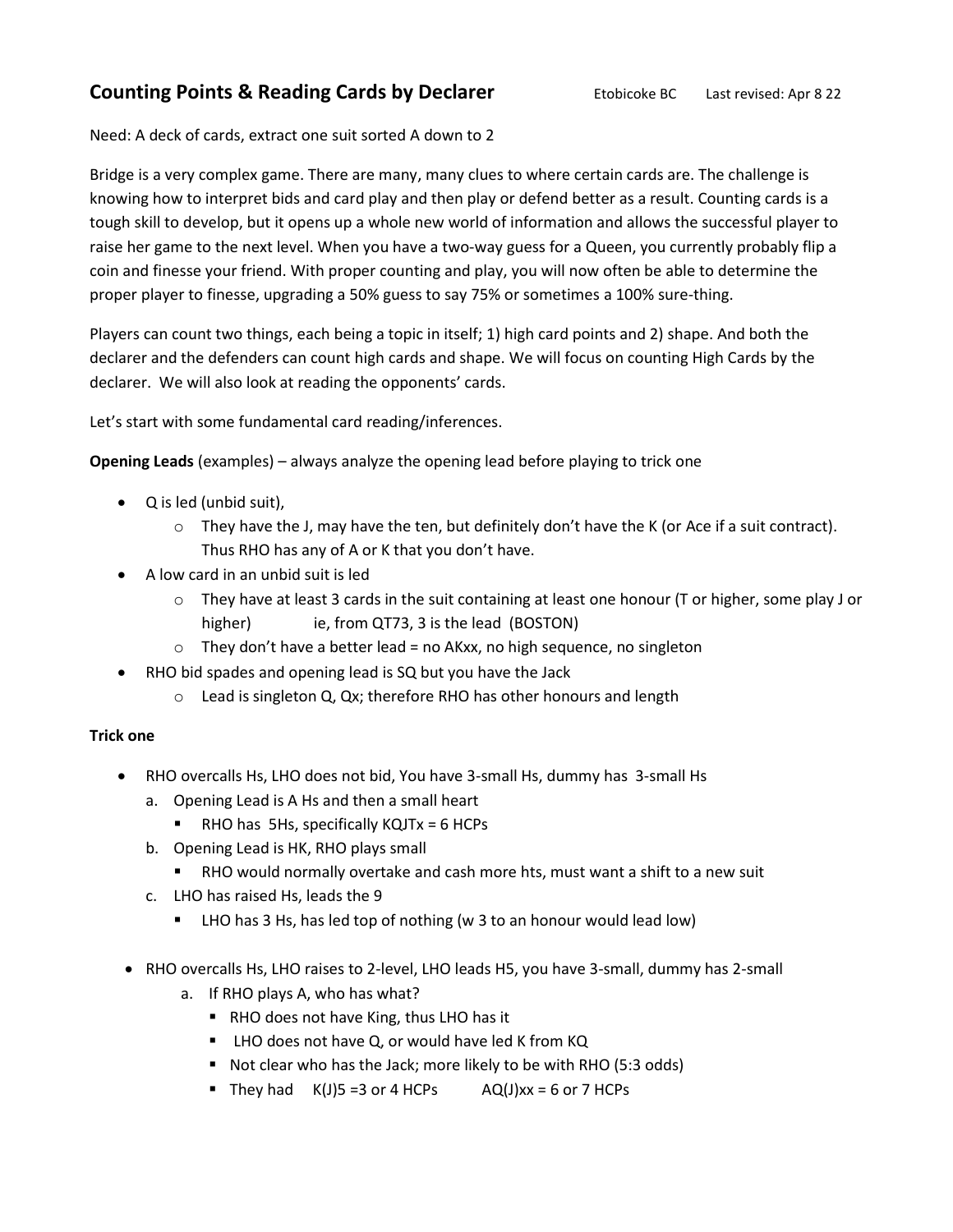- b. If RHO plays K, who has what?
	- LHO must have the Queen
	- $\blacksquare$  LHO would not lead away from A(Q), so RHO has A also
	- Who has J? RHO as LHO would lead Q from QJ
	- They had  $Qxx = 2$  HCPs  $AKJxx = 8$  HCPs (could be all they have for 1-level overcall)
- RHO overcalls Hs, LHO raises to 2-level
	- a. LHO leads the HQ, meaning they also have the Jack (w 3 to the Q, lead lowest)
		- LHO has 3 HCPs counted so far
- RHO overcalls Hs, LHO does not bid
	- a. LHO leads the 8 of another suit.
		- This should be a singleton. A singleton is a reasonable lead, comparable to partner's suit
	- b. LHO leads a small spot of another suit
		- **EXECUTE:** LHO has no hearts.  $4^{th}$  best is a weaker lead than
		- partner's suit. Give all hearts and HCPs to RHO

# **Bidding Clues re HCPs**

- Every bid the opponents make (and don't make) gives you information. Remember to include length points in your total points calculation
	- o 1D 1S
		- $1N = LHO$  has  $12-14$  HCPs
	- $O$  1D 1S

 $2D = LHO$  has 13-15 total pts and hence 11-13 (14) HCPs (6 card suit=2 length pts)

o 1H 2C

2N = LHO has 12-14 HCPs

o 1C 1S

2H = LHO has 17+ total pts, HCPs depends on how much shape

Note that with 6-5 distribution, you can have 14 HCPs and reverse

**Rule of 40**: The "rule of 40" should be used by declarer any time the opponents have bid, and is often helpful even when they did not bid. It is arguably the first and best counting tool.

- Add up the high card points of your side
- Subtract this number from 40, giving you the total High card points of your opponents.
- Consider any bids by your opponents, and assess approximate points for each defender
- Examples:
	- o LHO opens 1N and you end up in 3NT with 24 HCPs
		- Opps have  $(40-24) = 16$  HCPs
		- LHO has 15-17 HCPs, hence has all the missing pts with possibly one Jack w RHO
		- You now know where all the Aces, Kings, and Queens are. If RHO shows a Jack, any other Jacks are with LHO
		- NT bids by opps are the most informative as they indicate HCPs, not HC + length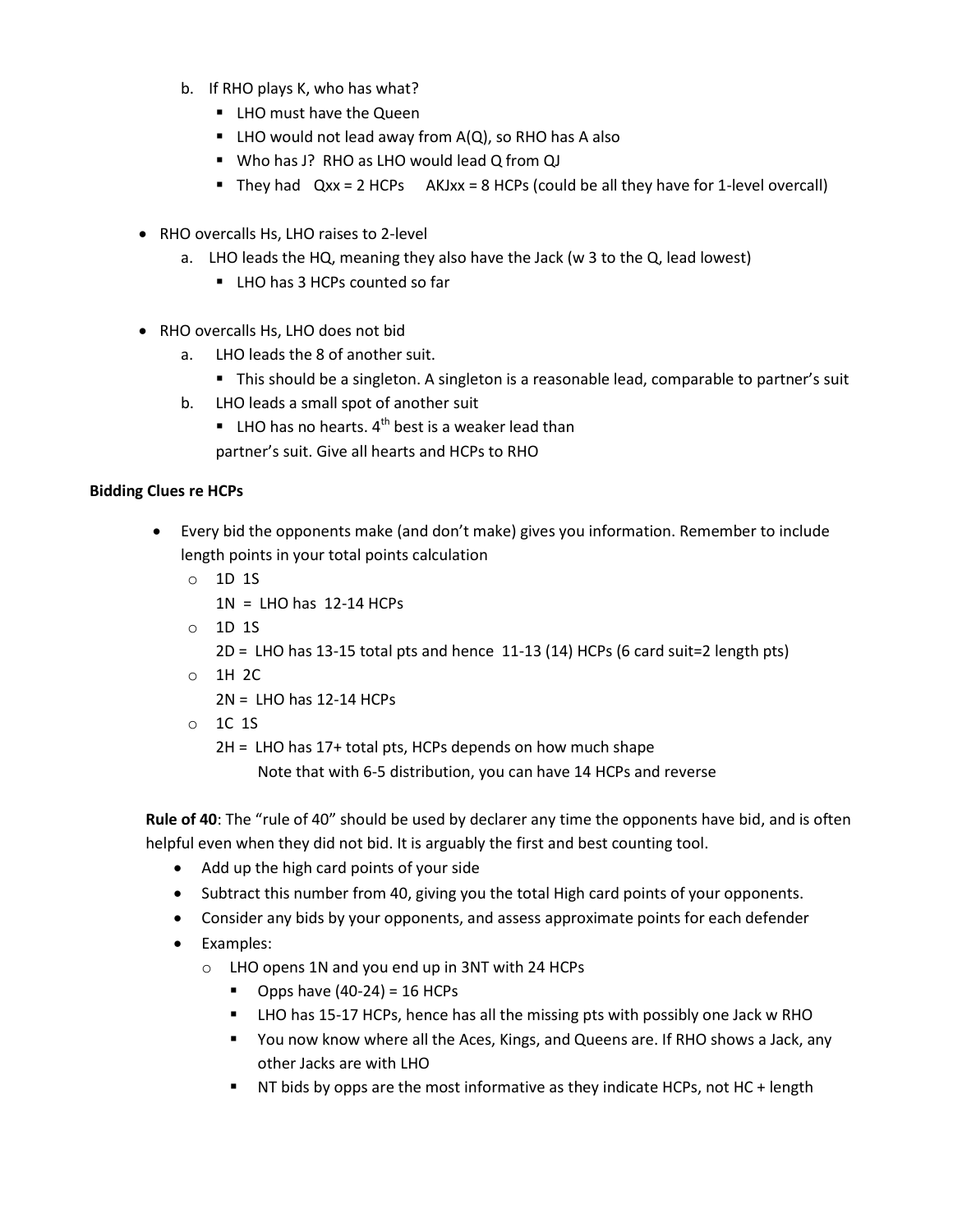- $\circ$  LHO opens 1Y, you end up in 4S with 25 HCPs, therefore opponents have 15 HCPs
	- Give LHO 11+ HCPs, hence RHO has 4- HCPs
	- RHO shows up with an Ace, who has a missing Q ?
- o Three passes to you, you open 1S with 12 HCPs. Partner has 6 HCPs and you play 2S.
	- $\blacksquare$  40 (12+6) = 22, but both passed so LHO and RhO both have 11+-1 pts.
		- Can either opp have 9 pts? 22-9 = 13  $\rightarrow$  No, they would have opened
	- LHO leads a Q, then A of same suit
		- Calculate LHO pts:
			- $O$  A & K & Q = 9
			- o LHO has 9 HCPS already
		- In the 3<sup>rd</sup> side suit, you have xx in dummy opp KJ. Later in the hand you lead from xx towards the KJ, RHO plays low, which card do you play?
			- LHO has room for 12 minus (already  $9$ ) = 3- pts, therefore cannot have the A clubs. Or .. known 9HCP + 4(Ace)=13 so would have 100% opened the bidding.
			- Insert the K Clubs "knowing" LHO cannot have the Ace

#### **Practice**

- o Auction: N E S W
	- 1H P P 2D
		- AP
	- What do you know from bidding?
		- $\circ$  S has <6 pts
		- o N leads a low club, S wins the Ace and returns a trump
			- South only has "room" for a Jack, with more he would have 4+2=6 HCPs and would not have passed partner's opening bid
- Auction: N E S W
	- 1N P 2C P
	- 2H P 2N P
		- P P
	- What do you know?
		- o North
			- has 15-17 HCPs
			- Has 4 hearts, less than 4 spades
			- Has a minimum, hence 15 or a weak 16
		- South
			- o Has 4 spades, less than 4 hearts
			- o Has a non-flat 8 or any 9 HCPs